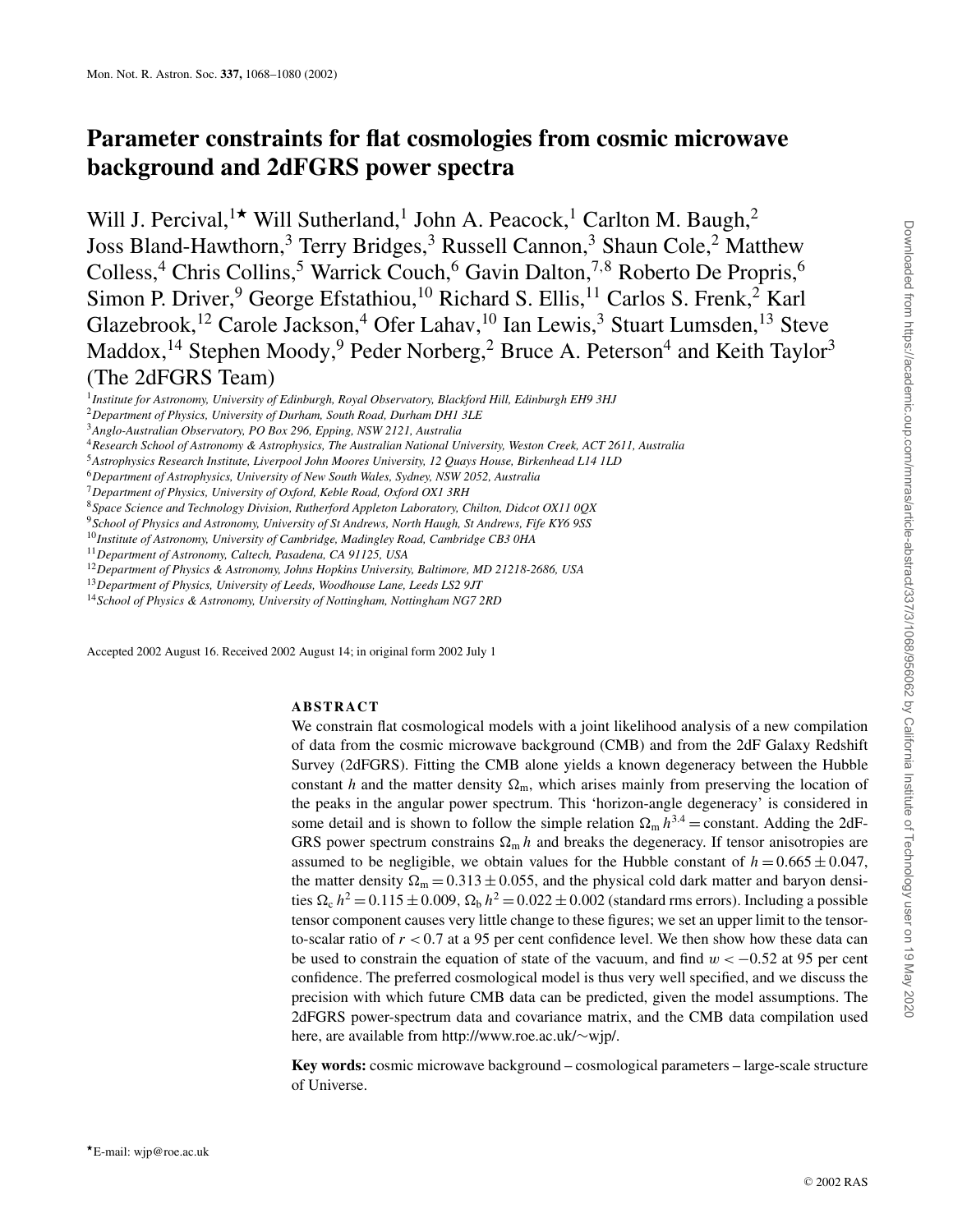# **1 INTRODUCTION**

The 2dF Galaxy Redshift Survey (2dFGRS; see, e.g., Colless et al. 2001) has mapped the local Universe in detail. If the galaxy distribution has Gaussian statistics and the bias factor is independent of scale, then the galaxy power spectrum should contain all of the available information concerning the seed perturbations of cosmological structure: it is statistically complete in the linear regime. The power spectrum of the data as of early 2001 was presented in Percival et al. (2001), and was shown to be consistent with recent cosmic microwave background (CMB) and nucleosynthesis results.

In Efstathiou et al. (2002) we combined the 2dFGRS power spectrum with recent CMB data sets in order to constrain the cosmological model (see also subsequent work by Lewis & Bridle 2002). Considering a wide range of possible assumptions, we were able to show that the Universe must be nearly flat, requiring a non-zero cosmological constant  $\Lambda$ . The flatness constraint was quite precise ( $|1 - \Omega_{\text{tot}}| < 0.05$  at 95 per cent confidence); since inflation models usually predict near-exact flatness ( $|1 - \Omega_{\text{tot}}| < 0.001$ ; e.g. Section 8.3 of Kolb & Turner 1990), there is strong empirical and theoretical motivation for considering only the class of exactly flat cosmological models. The question of which flat universes match the data is thus an important one to be able to answer. Removing spatial curvature as a degree of freedom also has the practical advantage that the space of cosmological models can be explored in much greater detail. Therefore, throughout this work we assume a universe with baryons, cold dark matter (CDM) and vacuum energy summing to  $\Omega_{\text{tot}} = 1$  (cf. Peebles 1984; Efstathiou, Sutherland & Maddox 1990).

In this work we also assume that the initial fluctuations were adiabatic, Gaussian and well described by power-law spectra. We consider models with and without a tensor component, which is allowed to have slope and amplitude independent of the scalar component. Recent Sudbury Neutrino Observatory (SNO) measurements (Ahmad et al. 2002) are most naturally interpreted in terms of three neutrinos of cosmologically negligible mass  $(\leq 0.05 \text{ eV})$ , as opposed to current cosmological limits of the order of 2 eV – see Elgaroy et al. 2002). We therefore assume zero neutrino mass in this analysis. In most cases, we assume the vacuum energy to be a 'pure' cosmological constant with equation of state  $w = p/\rho c^2 = -1$ , except in Section 5 where we explore  $w > -1$ .

In Section 2 we use a compilation of recent CMB observations (including data from VSA, Scott et al. 2002, and CBI, Pearson et al. 2002, experiments) to determine the maximum-likelihood amplitude of the CMB angular power spectrum on a convenient grid, taking into account calibration and beam uncertainties where appropriate. This compression of the data is designed to speed the analysis presented here, but it should be of interest to the community in general.

In Section 3 we fit to both the CMB data alone, and CMB + 2dFGRS. Fits to CMB data alone reveal two well-known primary degeneracies. For models including a possible tensor component, there is tensor degeneracy (Efstathiou 2002) between increasing tensors, blue tilt, increased baryon density and lower CDM density. For both scalar-only and with-tensor models, there is a degeneracy related to the geometrical degeneracy present when non-flat models are considered, arising from models with similar observed CMB peak locations (cf. Efstathiou & Bond 1999). In Section 4 we discuss this degeneracy further and explain how it may be easily understood via the horizon angle, and described by the simple relation  $\Omega_{\rm m} h^{3.4}$  = constant.

Section 5 considers a possible extension of our standard cosmological model, allowing the equation of state parameter  $w$  of the vacuum energy component to vary. By combining the CMB data, the 2dFGRS data and an external constraint on the Hubble constant *h*, we are able to constrain w. Finally, in Section 6, we discuss the range of CMB angular power spectral values allowed by the present CMB and 2dFGRS data within the standard class of flat models.

# **2 THE CMB DATA**

Recent key additions to the field of CMB observations come from the VSA (Scott et al. 2002), which boasts a smaller calibration error than previous experiments, and the CBI (Pearson et al. 2002; Mason et al. 2002), which has extended observations to smaller angles (larger  $\ell$ ). These data sets add to results from BOOMERaNG (Netterfield et al. 2002), Maxima (Lee et al. 2001) and DASI (Halverson et al. 2002), amongst others. Rather than compare models with each of these data sets individually, it is expedient to combine the data prior to analysis. This combination often has the advantage of allowing a consistency check between the individual data sets (e.g. Wang, Tegmark & Zaldarriaga 2002). However, care must be taken to ensure that additional biases are not introduced into the compressed data set, and that no important information is lost.

In the following we consider *COBE*, BOOMERaNG, Maxima, DASI, VSA and CBI data sets. The BOOMERaNG data of Netterfield et al. (2002) and the Maxima data of Lee et al. (2001) were used assuming the data points to be independent, and have window functions well described by top-hats. The  $\ell < 2000$  CBI mosaic field data were used assuming that the only significant correlations arise between neighbouring points that are anticorrelated at the 16 per cent level as discussed in Pearson et al. (2002). Window functions for these data were assumed to be Gaussian with small negative side lobes extending into neighbouring bins approximately matched to fig. 11 of Pearson et al. (2002). We also consider the VSA data of Scott et al. (2002), the DASI data of Halverson et al. (2002), and the *COBE* data compilation of Tegmark (1996), for which the window functions and covariance matrices are known, where appropriate. The calibration uncertainties used are presented in Table 1, and the data sets are shown in Fig. 1. In total, there are six data sets, containing 68 power measurements.

In order to combine these data sets, we have fitted a model for the true underlying CMB power spectrum, consisting of power values at a number of  $\ell$  values (or nodes). Between these nodes we interpolate the model power spectrum using a smooth Spline3 algorithm (Press et al. 1992). The assumption of smoothness is justified because we aim to compare CMB data with CDM models calculated using CMBFAST (Seljak & Zaldarriaga 1996). Internally, this

> **Table 1.** Best-fitting relative power calibration corrections for the experiments considered are compared with expected rms errors. In addition, we recover a best-fitting beam error for BOOMERaNG of +0.4 per cent, measured relative to the first data point in the set, and  $+0.07$ per cent for Maxima.

| Experiment       | Power calibration error |                |  |
|------------------|-------------------------|----------------|--|
|                  | Best fit (per cent)     | rms (per cent) |  |
| <b>BOOMERaNG</b> | $-13.5$                 | 20             |  |
| Maxima           | $+1.6$                  | 8              |  |
| <b>DASI</b>      | $+0.9$                  | 8              |  |
| <b>VSA</b>       | $-0.3$                  |                |  |
| CBI              | $+0.7$                  | 10             |  |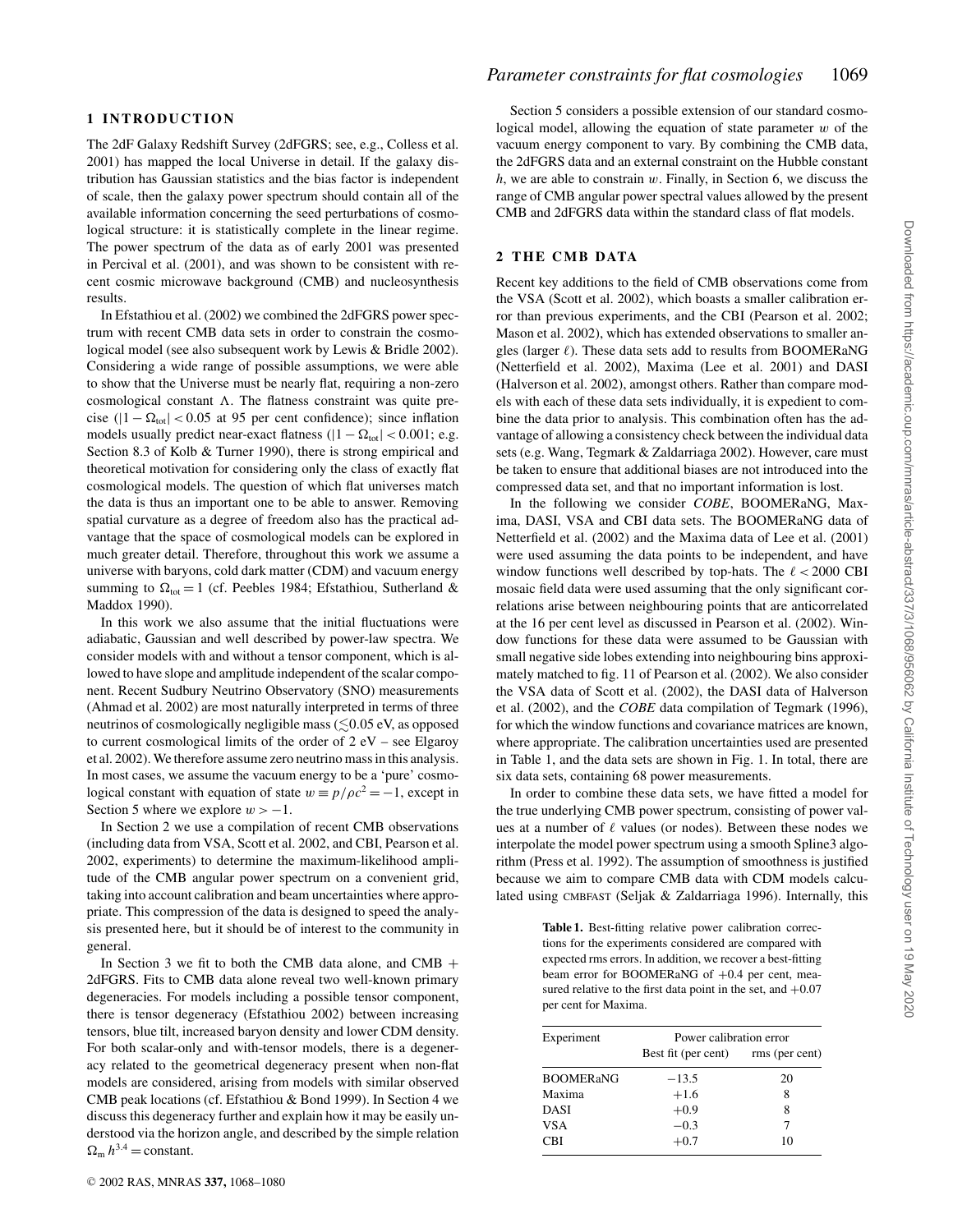

**Figure 1.** Top panel: the compilation of recent CMB data used in our analysis (see the text for details). The solid line shows the result of a maximum-likelihood fit to these data, allowing for calibration and beam uncertainty errors in addition to intrinsic errors. Each observed data set has been shifted by the appropriate best-fitting calibration and beam correction. Bottom panel: the solid line again shows our maximum-likelihood fit to the CMB power spectrum now showing the nodes (the points at which the amplitude of the power spectrum was estimated) with approximate errors calculated from the diagonal elements of the covariance matrix (solid squares). These data are compared with the compilation of Wang et al. (2002) (stars) and the result of convolving our best-fitting power with the window function of Wang et al. (crosses). In order to show the important features in the CMB angular power spectrum plots we present in this paper we have chosen to scale the *x*-axis by  $(\log \ell)^{5/2}$ .

code evaluates the CMB power spectrum only at a particular set of  $\ell$  values, which are subsequently Spline3 interpolated to cover all multipoles. It is therefore convenient to use as our parameters the CMB power values at the same nodes used by CMBFAST in the key regime  $150 \le \ell \le 1000$ . Using the same smoothing algorithm and nodes for our estimate of the true power spectrum, we ensure that no additional assumptions are made in the data compilation compared with the models to be tested. For  $\ell < 150$  and  $\ell > 1000$  the data points are rather sparsely distributed, and we only selected a few  $\ell$  values at which to estimate the power. The best-fitting amplitude of the power spectrum at an extra node at  $\ell = 2000$  was determined in our fit to the observed CMB data, in order for the shape of the interpolated curve around  $\ell = 1500$  to have the correct form. This was subsequently removed from the analysis, and models and data were only compared for  $\ell \leq 1500$ . In addition to requiring no interpolation in CMBFAST, this method of compression has a key advantage for our analysis. Normally, CMB data are expressed as bandpowers, in which one specifies the result of convolving the CMB power spectrum with some kernel. This remains true of some previous CMB

data compilations (e.g. Wang et al. 2002). In contrast, we estimate the true power spectrum at a given  $\ell$  directly, so that no convolution step is required. This means that parameter space can be explored more quickly and efficiently.

Given a set of nodal values, we form an interpolated model power spectrum, convolve with the window function of each observed data point and maximized the likelihood with respect to the nodal values (assuming Gaussianity – see Bond, Jaffe & Knox 2000 for a discussion of the possible effect of this approximation). Calibration errors and beam uncertainties were treated as additional independent Gaussian parameters, and were combined into the final likelihood, as well as being used to correct the data. The resulting best-fitting calibration and beam errors are compared with the expected rms values in Table 1.

In agreement with Wang et al. (2002), we find a negative bestfitting BOOMERaNG calibration correction (13 per cent in power), caused by matching data sets in the regime  $300 < \ell < 500$ . Applying this correction (included in the data points in Fig. 1) slightly decreases the amplitude of the first peak. Nevertheless, our combined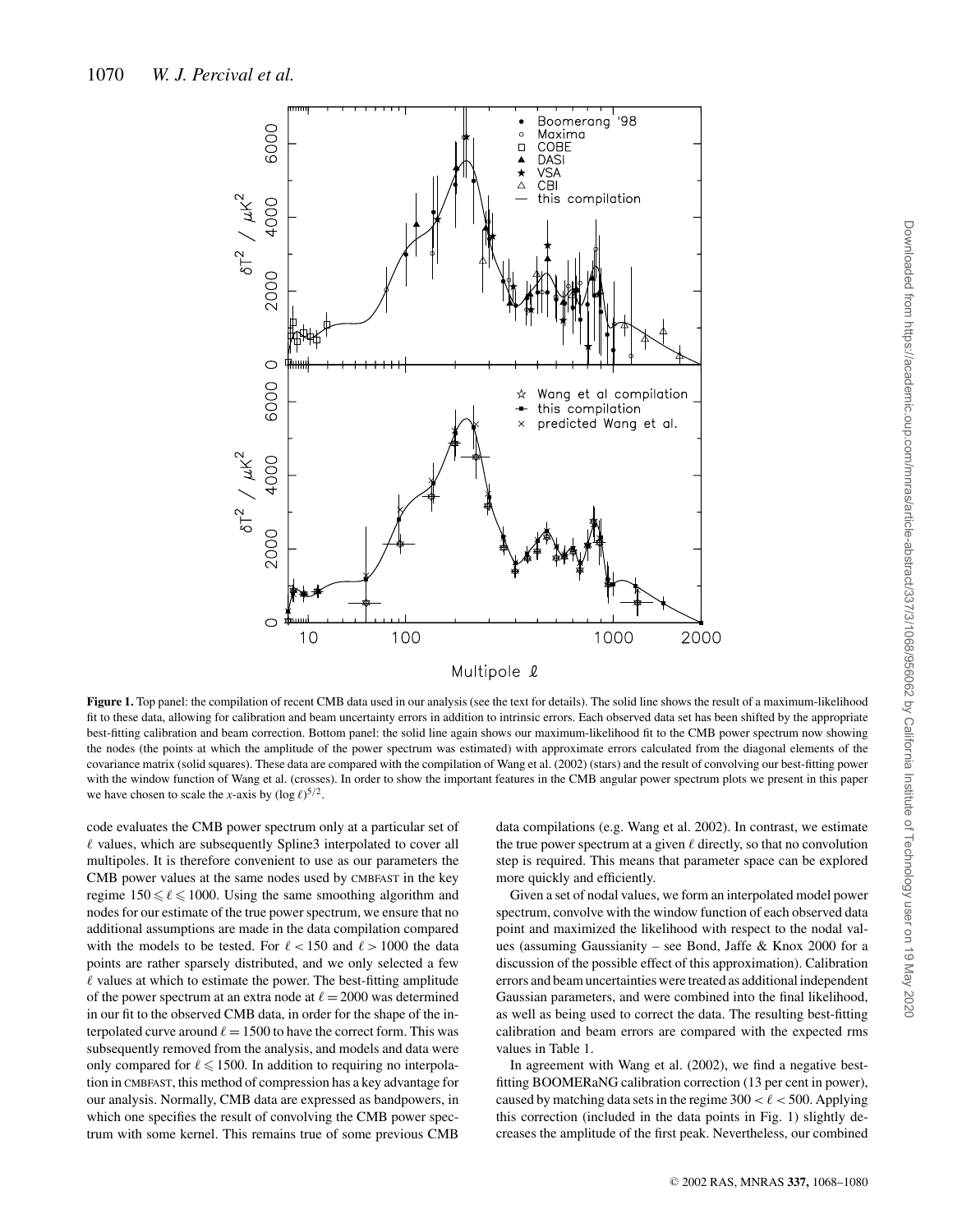| $\ell$ | $\delta T^2$ ( $\mu$ K <sup>2</sup> ) | rms error $(\mu K^2)$ |
|--------|---------------------------------------|-----------------------|
| 2      | 314                                   | 443                   |
| 4      | 803                                   | 226                   |
| 8      | 770                                   | 156                   |
| 15     | 852                                   | 174                   |
| 50     | 1186                                  | 1414                  |
| 90     | 2796                                  | 673                   |
| 150    | 3784                                  | 546                   |
| 200    | 5150                                  | 627                   |
| 250    | 5306                                  | 590                   |
| 300    | 3407                                  | 364                   |
| 350    | 2339                                  | 265                   |
| 400    | 1627                                  | 205                   |
| 450    | 1873                                  | 202                   |
| 500    | 2214                                  | 240                   |
| 550    | 2479                                  | 249                   |
| 600    | 2061                                  | 245                   |
| 650    | 1849                                  | 244                   |
| 700    | 2023                                  | 274                   |
| 750    | 1614                                  | 295                   |
| 800    | 2089                                  | 373                   |
| 850    | 2654                                  | 475                   |
| 900    | 2305                                  | 515                   |
| 950    | 1178                                  | 480                   |
| 1000   | 1048                                  | 320                   |
| 1200   | 1008                                  | 214                   |
| 1500   | 530                                   | 178                   |

power values are systematically higher than in the compilation of Wang et al. (see the lower panel of Fig. 1). This derives partly from the inclusion of extra data, but also results from a bias in the analysis method of Wang et al. They use the observed power values to estimate the error in the data, rather than the true power at that multipole (which we estimate from our model). A low observational point is thus given a spuriously low error, and this is capable of biasing the averaged data to low values.

The final best-fitting power spectrum amplitudes given the six data sets analysed are presented in Table 2, with the corresponding  $\ell$ -values of the nodes and rms errors. Formally, this fit gave  $\chi^2_{\text{min}} = 31.9$ , given 34 degrees of freedom (there are 68 data points, and we estimate 27 power spectrum values, five calibration and two beam corrections). This result demonstrates that the different data sets are broadly consistent after allowing for calibration and beam uncertainty. The Hessian matrix of the likelihood provides an estimate of the inverse covariance matrix for the power spectrum estimates. This was calculated numerically and is available, together with the averaged data, from http://www.roe.ac.uk/∼wjp/. As emphasized previously, these are estimates of the true power at the  $\ell$  values given and therefore do not require window functions. In the following section we use these CMB results to constrain flat cosmological models.

# **3 COSMOLOGICAL MODELS**

#### **3.1 Parameter space**

In the following we parametrize flat cosmological models with seven parameters (plus two amplitudes): these are the physical baryon den-

**Table 3.** The distribution of parameters (defined in the text) in the  $\sim$  2 × 10<sup>8</sup> flat cosmological models considered in this paper. The grid used was linear in each parameter between the limits given in order to simplify the marginalization assuming a uniform prior on each.

| Parameter                                     | Min     | Max  | Grid size      |
|-----------------------------------------------|---------|------|----------------|
|                                               | 0.01    | 0.04 | 25             |
| $\Omega_{\rm b} h^2 \over \Omega_{\rm c} h^2$ | 0.05    | 0.22 | 25             |
| h                                             | 0.40    | 1.00 | 25             |
| τ                                             | 0.00    | 0.10 | $\overline{c}$ |
| $n_{\rm s}$                                   | 0.80    | 1.30 | 25             |
| $n_{\rm t}$                                   | $-0.20$ | 0.30 | 10             |
| r                                             | 0.00    | 1.00 | 25             |
|                                               |         |      |                |

sity<sup>1</sup>  $\Omega_b$  *h*<sup>2</sup>, the physical CDM density  $\Omega_c$  *h*<sup>2</sup>, the Hubble constant *h*, the optical depth to the last scattering surface  $\tau$ , the scalar spectral index  $n_s$ , the tensor spectral index  $n_t$  and the tensor-to-scalar ratio  $r$ . The tensor-to-scalar ratio *r* is defined as in Efstathiou et al. (2002): the scalar and tensor  $C_{\ell}$  are normalized so that

$$
\frac{1}{4\pi} \sum_{\ell=2}^{1000} (2\ell+1)\hat{C}_{\ell}^{S} = (4 \times 10^{-5})^2,\tag{1}
$$

$$
\frac{1}{4\pi} \sum_{\ell=2}^{50} (2\ell+1)\hat{C}_{\ell}^{T} = (2 \times 10^{-5})^{2}.
$$
 (2)

 $C_{\ell}$  is then given by  $C_{\ell} = Q^2(\hat{C}_{\ell}^S + r\hat{C}_{\ell}^T)$ , where  $Q^2$  is the normalization constant. We marginalize over both this and the amplitude of the 2dFGRS power spectra in order to avoid complications caused by galaxy biasing and redshift space distortions (Lahav et al. 2002).

CMB angular power spectra have been calculated using CMBFAST (Seljak & Zaldarriaga 1996) for a grid of  $\sim$  2 × 10<sup>8</sup> models. For ease of use, a uniform grid was adopted with a varying resolution in each of the parameters (details of this grid are presented in Table 3). Likelihoods were calculated by fitting these models to the reduced CMB data set presented in Section 2. Similarly, large-scale structure (LSS) power spectra were calculated for the relevant models using the fitting formula of Eisenstein & Hu (1998), and were convolved with the window function of the 2dFGRS sample, before being compared with the 2dFGRS data as in Percival et al. (2001).

In order to constrain parameters, we wish to determine the probability of each model in our grid given the available CMB and 2dF-GRS data. However, we can only easily calculate the probability of the data given each model. In order to convert between these probabilities using Bayes' theorem, we need to adopt a prior probability for each model or parameter. In this work, we adopt a uniform prior for the parameters discussed above between the limits in Table 3. i.e. we assume that the prior probability of each model in the grid is the same. Assuming a uniform prior for physically motivated parameters is common in the field, although not often explicitly mentioned. Note that the constraints placed by the current data are tight compared with the prior, and that the biases induced by this choice are therefore relatively small.

The likelihood distribution for a single parameter, or for two parameters can be calculated by marginalizing the estimated

<sup>1</sup> As usual,  $\Omega_b$  and  $\Omega_c$  are the densities of baryons and CDM in units of the critical density, and *h* is the Hubble constant in units of  $100 \text{ km s}^{-1} \text{ Mpc}^{-1}$ . 'Derived' parameters include the matter density  $\Omega_m = \Omega_c + \Omega_b$  and  $\Omega_{\Lambda} = 1 - \Omega_{\rm m}$ .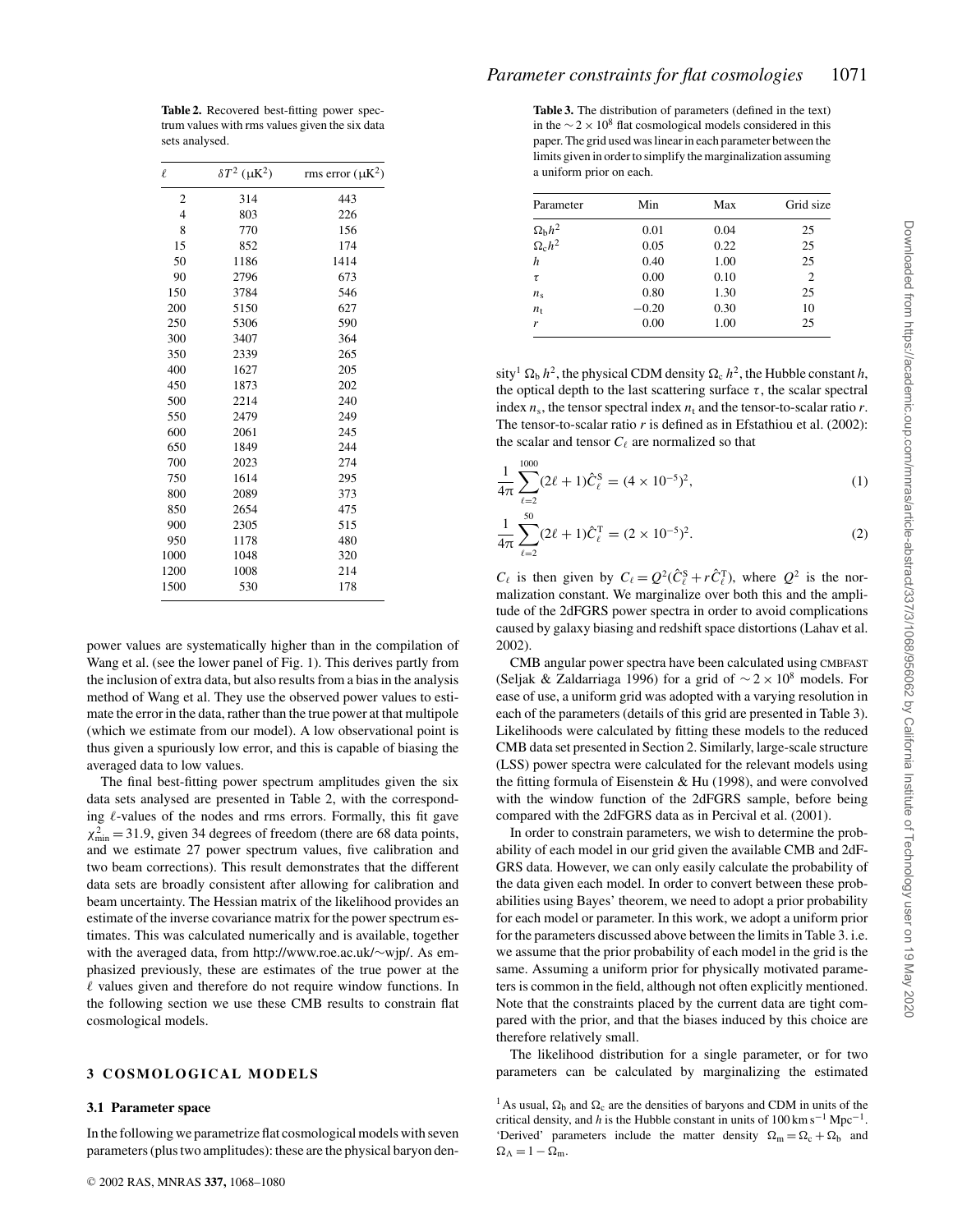

**Figure 2.** Two parameter likelihood surfaces for scalar-only models. Contours correspond to changes in the likelihood from the maximum of  $2\Delta \ln \mathcal{L} = 2.3, 6.0, 9.2$ . Dashed contours are calculated by only fitting to the CMB data, solid contours by jointly fitting the CMB and 2dFGRS data. Dotted lines show the extent of the grid used to calculate the likelihoods.

probability of the model given the data over all other parameters. Because of the grid adopted in this work, we can perform this marginalization by simply averaging the  $\mathcal L$  values calculated at each point in the grid.

In Fig. 2 we present two-parameter likelihood contour plots (marginalized over the remaining parameters) for the subset of scalar-only models, i.e. *r* fixed at 0. For these scalar-only models, we choose to plot  $\tau$  only against  $\Omega_b$  *h*<sup>2</sup> as  $\tau$  is poorly constrained by the CMB data, and has no degeneracies with the other parameters. In Fig. 3 we present two-parameter likelihood contour plots (marginalized over the remaining parameters) for models allowing a tensor component. The spectral index of the tensor contribution is poorly constrained by the CMB data so, as for  $\tau$ , we only show one plot with this parameter.

Figs 2 and 3 reveal two key directions in parameter space that the CMB data have difficulty constraining. When a tensor component is included, we have the tensor degeneracy – a trade-off between increasing tensors, increasing  $n_s$ , increasing  $\Omega_b h^2$  and decreasing  $\Omega_c$  *h*<sup>2</sup> (for more detail see Efstathiou 2002). In addition, in both the scalar-only and with-tensor cases, there is a degeneracy between  $\Omega_c$   $h^2$  and *h*, which results in the Hubble parameter *h* being poorly constrained by the CMB data alone. This degeneracy is discussed in detail in the next section.

We note that nearly all of the likelihood is contained well within our prior regions, except for the case of tensor models with CMBonly data in Fig. 3: here there is a region allowed by CMB outside our priors with high tensor fraction,  $h > 1$ ,  $n_s \approx 1.3$ ,  $\Omega_c h^2 \approx 0.06$ . These parameters are ruled out by many observations apart from 2dFGRS, so the truncation is not a concern.

## **3.2 Results**

The recovered mean and standard rms error calculated for each parameter (except  $\tau$  which is effectively unconstrained) are given in Table 4. What is striking is how well specified many of the parameters are.

The general features are as follows: changing from the compilation of Wang et al. to our compilation shrinks the error bars slightly (owing to VSA and CBI), but the central values are similar except for a slight shift in  $n_s$ . Allowing tensors widens the error bars and causes modest shifts in central values (the best fit has a zero tensor fraction, but the fact that*r* must be non-negative explains the shifts). The CMB data alone constrains  $\Omega_b h^2$  and  $n_s$  well and  $\Omega_c h^2$  quite well, but  $\Omega_m$  and *h* less well. Adding the 2dFGRS data shrinks the errors on  $\Omega_c h^2$ , *h* and thus  $\Omega_m$  and  $\Omega_b/\Omega_m$  by more than a factor of 2.

The most restrictive case is the set of scalar-only models. These yield  $h = 0.665$  with only a 7 per cent error, which is substantially better than any other method. The matter density parameter comes out at  $\Omega_m = 0.313$ , with a rather larger error of 18 per cent; errors on *h* and  $\Omega_m$  are anticorrelated so the physical matter density is well determined,  $\Omega_{\rm m} h^2 = 0.136 \pm 7$  per cent. In Section 4 below we show that this is because the CMB data measure the combination  $\Omega_{\rm m} h^3$ very accurately, so that an accurate measurement of  $\Omega_{\rm m}$  requires *h* to be known almost exactly.

Moving from matter content to the fluctuation spectrum, the scalar-only results give a tantalizing hint of red tilt, with  $n_s = 0.963 \pm 0.042$ . Current data are thus within a factor of 2 of the precision necessary to detect plausible degrees of tilt (e.g.  $n_s = 0.95$ ) for  $\lambda \phi^4$  inflation; see Section 8.3 of Liddle & Lyth 2000). Inflation of course cautions against ignoring tensors, but it would be a great step forward to rule out an  $n_s = 1$  scalar-only model.

Including the possibility of tensors changes these conclusions only moderately. The errors on *h* and  $\Omega_{\rm m}$  hardly alter, whereas the error on  $n_s$  rises to 0.066. The preferred model has  $r = 0$ , although this is rather poorly constrained. Marginalizing over the other parameters, we obtain a 95 per cent confidence upper limit of *r* < 0.7. One way of ruling out the upper end of this range may be to note that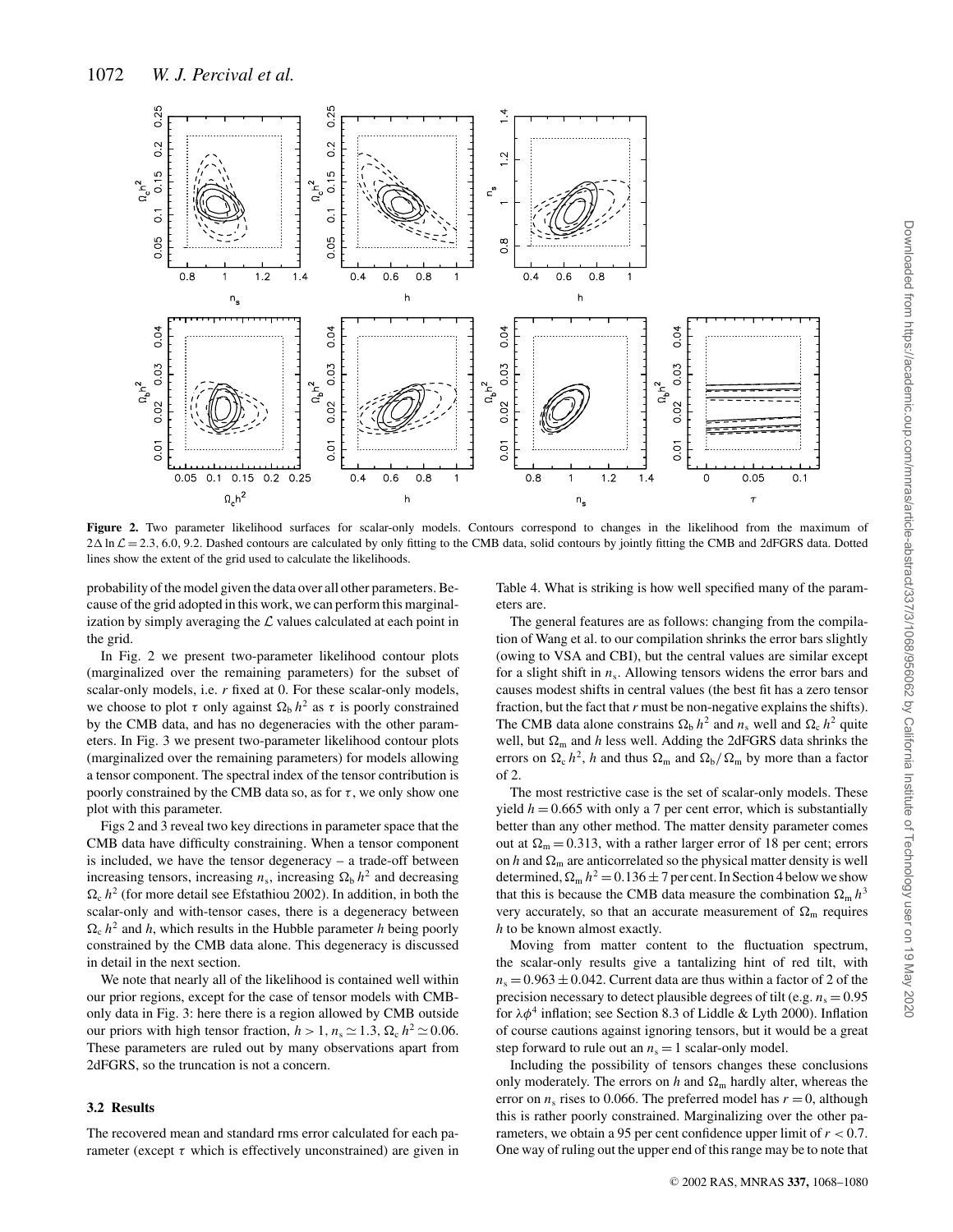

 $0.25$  $0<sub>2</sub>$  $0.15$  $h^2$  $\overline{C}$ 0.05  $0.8$  $1.2$  $0.4$  $0.4$  $0.6$  $0.4$  $0.6$  $0.8$  $0.8$  $-0.2$  $0.2$  $1.4$  $\Omega$  $\mathsf{h}$  $\overline{h}$  $n_{\rm s}$  $n_t$  $0.04$ 0.04 0.04  $0.04$  $0.03$ 0.03 0.03 0.03  $\Omega_b h^2$  $n_hh^2$  $\Omega_{\rm h}h^2$  $0.02$ 0.02 0.02 0.02  $\overline{0}$  $0.01$  $0.01$  $\overline{0}$  $0.4$  $0.6$  $0.8$  $0.05$  0.1 0.15  $0.2$  $0.25$  $0.8$  $1.2$  $0.1$ 1 1  $1.4$  $\overline{0}$  $0.05$  $\Omega_c h^2$  $\mathsf{h}$  $n_{\rm s}$  $\tau$ 

**Figure 3.** As in Fig. 2, but now considering a wider class of models that possibly include a tensor component.

such tensor-dominated models predict a rather low normalization for the present-day mass fluctuations, as we now discuss.

#### **3.3 Normalization**

 $-5$ 

 $0.01$ 

An advantage of the new CMB data included here is that the most recent experiments have a rather small calibration uncertainty. It is therefore possible to obtain precise values for the overall normalization of the power spectrum. As usual, we take this to be specified by  $\sigma_8$ , the rms density contrast averaged over spheres of 8 *h*<sup>−1</sup> Mpc radius. For the scalar-only grid of models shown in Fig. 2, this yields

$$
\sigma_8 = (0.72 \pm 0.03 \pm 0.02) \exp(\tau). \tag{3}
$$

The first error figure is the 'theory error': the uncertainty in  $\sigma_8$ that arises because the conversion between the observed  $C_{\ell}$  and the present  $P(k)$  depends on the uncertain values of  $\Omega_{m}$ , etc. The second error figure represents the uncertainty in the normalization of the  $C_{\ell}$ data (see Fig. 7 in Section 6). The total error in  $\sigma_8$  is the sum in quadrature of these two figures.

This result confirms with greater precision our previous conclusions that the allowed scalar-only models prefer a relatively low normalization (Efstathiou et al. 2002; Lahav et al. 2002). As discussed by Lahav et al. (2002), a figure of  $\sigma_8 = 0.72$  is consistent with the relatively wide range of estimates from the abundance of rich clusters, but is lower than the  $\sigma_8 \simeq 0.9$  for  $\Omega_m \simeq 0.3$  preferred by weak lensing studies. The obvious way to reconcile these figures is via the degenerate dependence of  $\sigma_8$  on  $\tau$ . The lowest plausible value for this is  $\tau = 0.05$ , corresponding to reionization at  $z_r = 8$  for the parameters given here. To achieve  $\sigma_8 = 0.9$  requires  $\tau = 0.22$ , or reionization at  $z_r = 22$ , which is somewhat higher than conventional estimates (*z*<sup>r</sup> < 15; see, e.g., Loeb & Barkana 2001). Additional evidence in this direction comes from the possible first detection of Sunyaev–Zeldovich anisotropies at  $\ell > 200$  by the CBI (Mason et al. 2002). This signal is claimed to require  $\sigma_8 \simeq 1$  (Bond et al. 2002), which would raise  $z_r$  to almost 30. Further scrutiny of these independent estimates for  $\sigma_8$  will be required before one can claim evidence for first object formation at extreme redshifts, but this is an exciting possibility.

Finally, we note that these problems are sharpened if the CMB power spectrum has a substantial tensor component. As shown by Efstathiou et al. (2002), the model with the maximal allowed tensor fraction  $(r = 0.6)$  has a normalization lower by a factor 1.18 than the best scalar-only model. This pushes  $z_r$  to almost 40 for  $\sigma_8 = 1$ , which starts to become implausibly high, even given the large uncertainties associated with the modelling of reionization.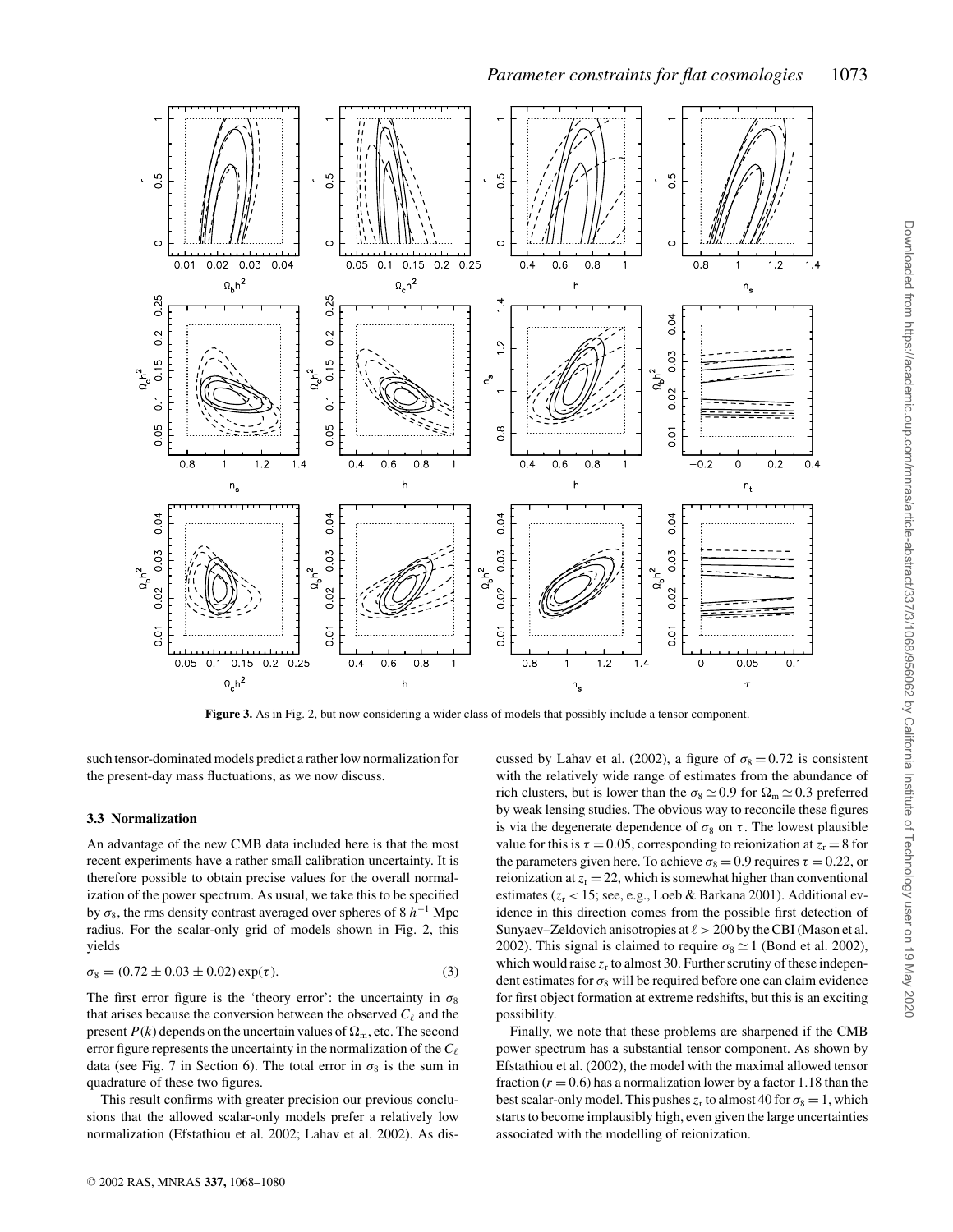**Table 4.** The recovered mean and root mean square (rms) error for each parameter, calculated by marginalizing over the remaining parameters. Results are presented for scalar-only and scalar + tensor models, and for CMB data only or CMB and 2dFGRS power spectrum data. To reduce round-off error, means and rms errors are quoted to an accuracy such that the rms error has two significant figures. We also present constraints on some of the possible derived parameter combinations. (Note that because of the marginalization, the maximum-likelihood values of 'derived' parameters, e.g.  $\Omega_{\rm m}$  are not simply ratios of the ML values for each 'independent' parameter.)

|                    | Parameter                       | Results: scalar only |                     | Results: with tensor component |                     |
|--------------------|---------------------------------|----------------------|---------------------|--------------------------------|---------------------|
|                    |                                 | <b>CMB</b>           | $CMB + 2dFGRS$      | <b>CMB</b>                     | $CMB + 2dFGRS$      |
|                    | $\Omega_{\rm b}h^2$             | $0.0205 \pm 0.0022$  | $0.0210 \pm 0.0021$ | $0.0229 \pm 0.0031$            | $0.0226 \pm 0.0025$ |
|                    | $\Omega_c h^2$                  | $0.118 \pm 0.022$    | $0.1151 \pm 0.0091$ | $0.100 \pm 0.023$              | $0.1096 \pm 0.0092$ |
|                    | $\boldsymbol{h}$                | $0.64 \pm 0.10$      | $0.665 \pm 0.047$   | $0.75 \pm 0.13$                | $0.700 \pm 0.053$   |
| Using the          | $n_{\rm s}$                     | $0.950 \pm 0.044$    | $0.963 \pm 0.042$   | $1.040 \pm 0.084$              | $1.033 \pm 0.066$   |
| CMB data           | $n_{t}$                         |                      |                     | $0.09 \pm 0.16$                | $0.09 \pm 0.16$     |
| compilation        | r                               |                      |                     | $0.32 \pm 0.23$                | $0.32 \pm 0.22$     |
| of Section 2       | $\Omega_{\rm m}$                | $0.38 \pm 0.18$      | $0.313 \pm 0.055$   | $0.25 \pm 0.15$                | $0.275 \pm 0.050$   |
|                    | $\Omega_{\rm m}h$               | $0.226 \pm 0.069$    | $0.206 \pm 0.023$   | $0.174 \pm 0.063$              | $0.190 \pm 0.022$   |
|                    | $\Omega_{\rm m}h^2$             | $0.139 \pm 0.022$    | $0.1361 \pm 0.0096$ | $0.123 \pm 0.022$              | $0.1322 \pm 0.0093$ |
|                    | $\Omega_{\rm h}/\Omega_{\rm m}$ | $0.152 \pm 0.031$    | $0.155 \pm 0.016$   | $0.193 \pm 0.048$              | $0.172 \pm 0.021$   |
|                    | $\Omega_{\rm b}h^2$             | $0.0209 \pm 0.0022$  | $0.0216 \pm 0.0021$ | $0.0233 \pm 0.0032$            | $0.0233 \pm 0.0025$ |
|                    | $\Omega_{\rm c}h^2$             | $0.124 \pm 0.024$    | $0.1140 \pm 0.0088$ | $0.107 \pm 0.025$              | $0.1091 \pm 0.0089$ |
|                    | $\boldsymbol{h}$                | $0.64 \pm 0.11$      | $0.682 \pm 0.046$   | $0.74 \pm 0.14$                | $0.719 \pm 0.054$   |
| Using the          | $n_{\rm s}$                     | $0.987 \pm 0.047$    | $1.004 \pm 0.047$   | $1.073 \pm 0.087$              | $1.079 \pm 0.073$   |
| Wang et al. (2002) | $n_{\rm t}$                     |                      |                     | $0.03 \pm 0.15$                | $0.03 \pm 0.15$     |
| compilation        | r                               |                      |                     | $0.25 \pm 0.21$                | $0.27 \pm 0.20$     |
|                    | $\Omega_{\rm m}$                | $0.41 \pm 0.20$      | $0.296 \pm 0.051$   | $0.28 \pm 0.17$                | $0.261 \pm 0.048$   |
|                    | $\Omega_{\rm m}h$               | $0.240 \pm 0.076$    | $0.200 \pm 0.021$   | $0.189 \pm 0.071$              | $0.185 \pm 0.021$   |
|                    | $\Omega_{\rm m}h^2$             | $0.145 \pm 0.024$    | $0.1356 \pm 0.0092$ | $0.131 \pm 0.024$              | $0.1324 \pm 0.0088$ |
|                    | $\Omega_{\rm b}/\Omega_{\rm m}$ | $0.149 \pm 0.033$    | $0.160 \pm 0.016$   | $0.186 \pm 0.049$              | $0.177 \pm 0.021$   |

# **4 THE HORIZON ANGLE DEGENERACY**

In this section we explore the degeneracy observed in Figs 2 and 3 between  $\Omega_c$   $h^2$  and *h*. This is related (but not identical) to the geometrical degeneracy that exists when non-flat models are considered, and we now show that it is very closely related to the location of the acoustic peaks. Below, we first review the basics of the geometrical degeneracy; secondly, note why this is only weakly broken by the flatness assumption, and thirdly give a simple heuristic argument why this degeneracy approximately follows a contour of nearly constant  $\Omega_{\rm m} h^3$ .

# **4.1 The geometrical degeneracy**

The 'geometrical degeneracy' in the CMB is well known (Bond, Efstathiou & Tegmark 1997; Zaldarriaga, Spergel & Seljak 1997; Efstathiou & Bond 1999). If we take a family of models with fixed initial perturbation spectra, fixed physical densities  $\omega_m \equiv$  $\Omega_m$   $h^2$ ,  $\omega_b \equiv \Omega_b h^2$ , and vary both  $\Omega_\Lambda$  and the curvature  $\Omega_k$  to keep a fixed value of the angular size distance to last scattering, then the resulting CMB power spectra are identical (except for the integrated Sachs–Wolfe effect at low multipoles, which is hidden in cosmic variance, and second-order effects at high  $\ell$ ). This degeneracy occurs because the physical densities  $\omega_{m}$ ,  $\omega_{b}$  control the structure of the perturbations in physical Mpc at last scattering, while curvature and  $\Lambda$  (plus  $\omega_m$ ) govern the proportionality between the length at last scattering and the observed angle. Note that *h* is a 'derived' parameter in the above set, via  $h = [\omega_{m}/(1 - \Omega_{k} - \Omega_{\Lambda})]^{1/2}$ , so the geometrical degeneracy is broken by an external measurement of *h*.

# **4.2 The flat-universe case**

Assuming a flat universe,  $\Omega_k = 0$ , thus also breaks the geometrical degeneracy. However, as noted by, for example, Efstathiou & Bond (1999), and investigated below, there is a closely related degeneracy based on varying two free parameters (chosen from  $\Omega_m$ ,  $\omega_m$ ,  $h$ ,  $\Omega_\Lambda$ ) so as to almost preserve the locations of the first few CMB acoustic peaks. This is illustrated in Fig. 4, where the likelihood contours in the  $(\Omega_m, h)$  plane for CMB-only data form a long and narrow 'banana' with its long axis at approximately constant  $\Omega_{\rm m} h^3$ . The banana is surprisingly narrow in the other direction; this means that  $\Omega_{\rm m} h^3$  is determined to approximately 12 per cent (1 $\sigma$ ) by the CMB data.

This 'banana' is similar in form to the line in fig. 4 of Efstathiou & Bond (1999), though it is different in detail because they used simulations with  $\omega_m = 0.25$ . It is also similar to that in fig. 1 of Knox, Christensen & Skordis (2001) as expected. However, both of those previous papers presented the degeneracy in the  $(\Omega_{\Lambda}, h)$ plane; although this is just a mirror-image of the  $(\Omega_m, h)$  plane, it is less intuitive (e.g. changing  $\Omega_{\Lambda}$  alters observables that have no explicit  $\Lambda$  dependence, via the constraint  $\Omega_m = 1 - \Omega_{\Lambda}$ , so the simple  $\Omega_{\rm m} h^3$  dependence has not been widely recognized.

#### **4.3 Peak locations and the sound horizon**

The locations  $\ell_{\rm m}$  of the first few CMB acoustic peaks may be conveniently expressed (e.g. Hu et al. 2001; Knox et al. 2001) as

$$
\ell_{\rm m} = \ell_{\rm A}(m - \phi_{\rm m}), \qquad m = 1, 2, 3 \tag{4}
$$

$$
\ell_{A} \equiv \pi/\theta_{S} \tag{5}
$$

$$
\theta_{\rm S} \equiv \frac{r_{\rm S}(z_*)}{D_{\rm A}(z_*)},\tag{6}
$$

where  $r_S$  is the sound horizon size at last scattering (redshift  $z_*$ ),  $D_A$  is the angular diameter distance to last scattering, therefore  $\theta_S$ is the 'sound horizon angle' and  $\ell_A$  is the 'acoustic scale'. For any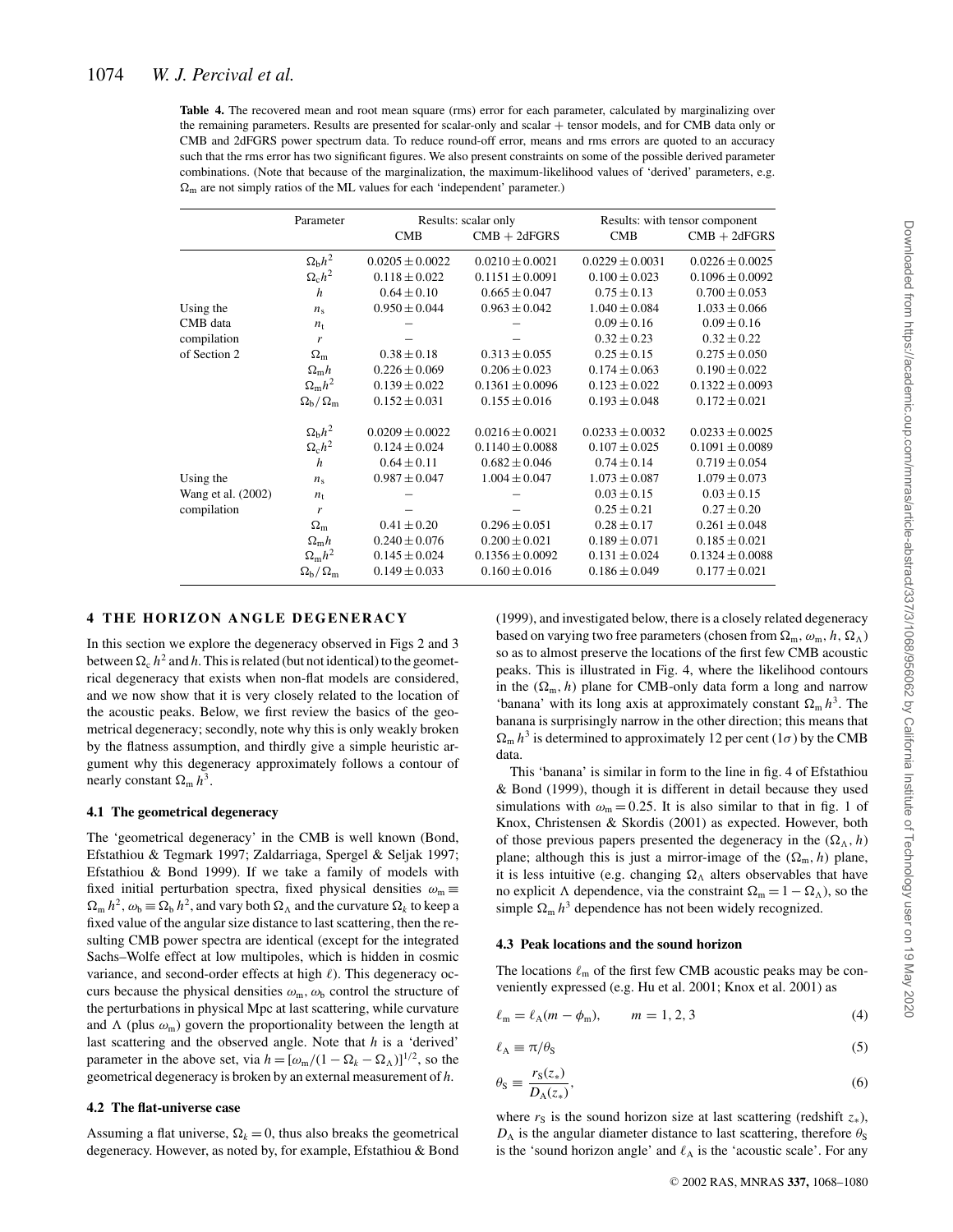

**Figure 4.** Likelihood contours for  $\Omega_m$  against *h* for scalar-only models, plotted as in Fig. 2. Variables were changed from  $\Omega_b h^2$  and  $\Omega_c h^2$  to  $\Omega_m$ and  $\Omega_{\rm b}/\Omega_{\rm m}$ , and a uniform prior was assumed for  $\Omega_{\rm b}/\Omega_{\rm m}$  covering the same region as the original grid. The extent of the grid is shown by the dotted lines. The dot-dashed line follows the locus of models through the likelihood maximum with constant  $\Omega_{\rm m}h^{3.4}$ . The solid line is a fit to the likelihood valley and shows the locus of models with constant  $\Omega_m h^{3.0}$ (see the text for details).

given model, the CMB peak locations  $\ell_m(m = 1, 2, 3)$  are given by numerical computation, and then equation (4) defines the empirical 'phase shift' parameters  $\phi_m$ . Hu et al. (2001) show that the  $\phi_m$ are weakly dependent on cosmological parameters and  $\phi_1 \sim 0.27$ ,  $\phi_2$  ~ 0.24,  $\phi_3$  ~ 0.35. Extensive calculations of the  $\phi_m$  are given by Doran & Lilley (2002).

Therefore, although  $\theta_s$  is not directly observable, it is very simple to compute and very tightly related to the peak locations, hence its use below. Knox et al. (2001) note a 'coincidence' that  $\theta_s$  is tightly correlated with the age of the universe for flat models with parameters near the 'concordance' values, and use this to obtain an accurate age estimate assuming flatness.

#### **4.4 A heuristic explanation**

Here we provide a simple heuristic explanation for why  $\theta_s$  and hence the  $\ell_{\rm m}$ s are primarily dependent on the parameter combination  $\Omega_{\rm m} h^{3.4}$ .

Of the four 'FRW' parameters  $\Omega_m$ ,  $\omega_m$ ,  $h$ ,  $\Omega_{\Lambda}$ , only two are independent for flat models, and we can clearly choose any pair except for  $(\Omega_m, \Omega_\Lambda)$ . The standard choice in CMB analyses is  $(\omega_m, \Omega_\Lambda)$ , while for non-CMB work the usual choice is  $(\Omega_m, h)$ . However, in the following we take  $\omega_m$  and  $\Omega_m$  to be the independent parameters (thus  $h, \Omega_{\Lambda}$  are derived); this looks unnatural but separates more clearly the low-redshift effect of  $\Omega_{\rm m}$  from the pre-recombination effect of  $\omega_{\rm m}$ . We take  $\omega_{\rm b}$  as fixed unless otherwise specified (its effect here is small).

We first note that the present-day horizon size for flat models is well approximated by (Vittorio & Silk 1985)

$$
r_{\rm H}(z=0) = \frac{2c}{H_0} \Omega_{\rm m}^{-0.4} = 6000 \, \text{Mpc} \, \frac{\Omega_{\rm m}^{0.1}}{\sqrt{\omega_{\rm m}}}.\tag{7}
$$

(The distance to last scattering is  $\sim$  2 per cent smaller than the above because of the finite redshift of last scattering.) Therefore, if we increase  $\Omega_{\rm m}$  while keeping  $\omega_{\rm m}$  fixed, the shape and relative heights of the CMB peaks are preserved but the peaks move slowly rightwards (increasing  $\ell$ ) proportional to  $\Omega_{\rm m}^{0.1}$ . (Equivalently, the Efstathiou–Bond  $R$  parameter for flat models is well approximated by 1.94  $\Omega_{\rm m}^{0.1}$ .)

This slow variation of  $\ell_A \propto \Omega_m^{0.1}$  at fixed  $\omega_m$  explains why the geometrical degeneracy is only weakly broken by the restriction to flat models: a substantial change in  $\Omega_{\rm m}$  at fixed  $\omega_{\rm m}$  moves the peaks only slightly, so a small change in  $\omega_m$  can alter the sound horizon length  $r<sub>S</sub>(z<sub>*</sub>)$  and bring the peaks back to their previous angular locations with only a small change in relative heights. We now give a simplified argument for the dependence of  $r_S$  on  $\omega_m$ .

The comoving sound horizon size at last scattering is defined by (e.g. Hu & Sugiyama 1995)

$$
r_{\rm S}(z_*) \equiv \frac{1}{H_0 \Omega_{\rm m}^{1/2}} \int_0^{a_*} \frac{c_{\rm S}}{(a + a_{\rm eq})^{1/2}} \, \mathrm{d}a,\tag{8}
$$

where the vacuum energy is neglected at these high redshifts; the expansion factor  $a \equiv (1 + z)^{-1}$  and  $a_*$ ,  $a_{eq}$  are the values at recombination and matter–radiation equality, respectively. Thus  $r<sub>S</sub>$  depends on  $\omega_{\rm m}$  and  $\omega_{\rm b}$  in several ways:

(i) the expansion rate in the denominator depends on  $\omega_{\rm m}$  via  $a_{\rm eq}$ ; (ii) the speed of sound  $c_S$  depends on the baryon/photon ratio via  $c_S = c / \sqrt{3(1 + R)}$ ,  $R = 30\,496 \omega_b a$ ;

(iii) the recombination redshift *z*<sup>∗</sup> depends on both the baryon and matter densities  $\omega_{\rm b}$ ,  $\omega_{\rm m}$  in a fairly complex way.

Since we are interested mainly in the derivatives of  $r_S$  with  $\omega_m$ ,  $\omega_b$ , it turns out that (i) above is the dominant effect. The dependence (iii) of  $z_*$  on  $\omega_m$ ,  $\omega_b$  is slow. Concerning (ii), for baryon densities  $\omega_b \simeq 0.02$ , *c<sub>S</sub>* declines smoothly from  $c/\sqrt{3}$  at high redshift to  $0.80 c/\sqrt{3}$  at recombination. Therefore, to a reasonable approximation we may take a fixed 'average'  $c_S \approx 0.90 c/\sqrt{3}$  outside the integral in equation (8), and take a fixed *z*∗, giving the approximation

$$
r_{\rm S}(z_*) \simeq \frac{0.90}{\sqrt{3}} r_{\rm H} (z = 1100),\tag{9}
$$

where  $r_H$  is the light horizon size; this approximation is very accurate for all  $\omega_{\rm m}$  considered here and  $\omega_{\rm b} \simeq 0.02$ . For other baryon densities, multiplying the right-hand side of equation (9) by  $(\omega_b/0.02)^{-0.07}$  is a refinement. [Around the concordance value  $\omega_b = 0.02$ , effects (ii) and (iii) partly cancel, because increasing  $\omega_{\rm b}$  lowers the speed of sound but also delays recombination i.e. increases *a*∗.]

From above, the (light) horizon size at recombination is

$$
r_{\rm H}(z_{*}) = \frac{c}{H_{0} \Omega_{\rm m}^{1/2}} \int_{0}^{a_{*}} \frac{1}{(a + a_{\rm eq})^{1/2}} da
$$
  
= 
$$
\frac{6000 \, \text{Mpc}}{\sqrt{\omega_{\rm m}}} \sqrt{a_{*}} \left[ \sqrt{1 + (a_{\rm eq}/a_{*})} - \sqrt{a_{\rm eq}/a_{*}} \right].
$$
 (10)

Dividing by  $D_A \simeq 0.98 r_H (z = 0)$  from equation (7) gives the angle subtended today by the light horizon,

$$
\theta_{\rm H} \simeq 1.02 \frac{\Omega_{\rm m}^{-0.1}}{\sqrt{1+z_*}} \left( \sqrt{1 + \frac{a_{\rm eq}}{a_*}} - \sqrt{\frac{a_{\rm eq}}{a_*}} \right). \tag{11}
$$

Inserting  $z_* = 1100$  and  $a_{eq} = (23900 \omega_m)^{-1}$ , we have

$$
\theta_{\rm H} = \frac{1.02 \,\Omega_{\rm m}^{-0.1}}{\sqrt{1101}} \times \left[ \sqrt{1 + 0.313 \left( \frac{0.147}{\omega_{\rm m}} \right)} - \sqrt{0.313 \left( \frac{0.147}{\omega_{\rm m}} \right)} \right], \quad (12)
$$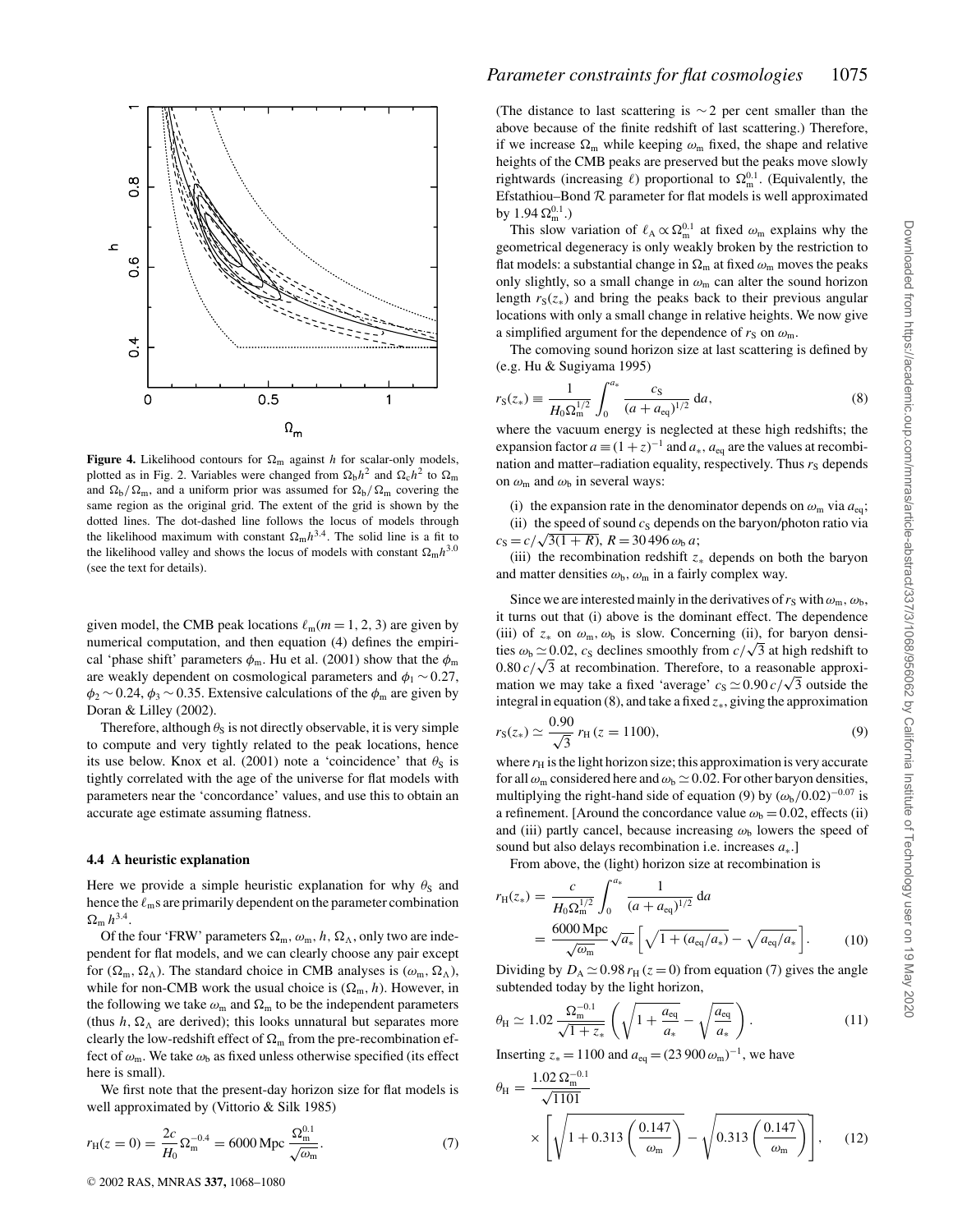and  $\theta_s \simeq \theta_H \times 0.9/\sqrt{3}$  from equation (9). This remarkably simple result captures most of the parameter dependence of CMB peak locations within flat ACDM models. Note that the square brackets in equation (12) tends (slowly) to 1 for  $a_{eq} \ll a_*$  i.e.  $\omega_m \gg 0.046$ ; thus it is the fact that matter domination occurred not much earlier than recombination that leads to the significant dependence of  $\theta_H$ on  $\omega_{\rm m}$  and hence *h*.

Differentiating equation (12) near a fiducial  $\omega_m = 0.147$  gives

$$
\frac{\partial \ln \theta_{\rm H}}{\partial \ln \Omega_{\rm m}}\Big|_{\omega_{\rm m}} = -0.1,
$$
  
\n
$$
\frac{\partial \ln \theta_{\rm H}}{\partial \ln \omega_{\rm m}}\Big|_{\Omega_{\rm m}} = \frac{1}{2} \left(1 + \frac{a_*}{a_{\rm eq}}\right)^{-1/2} = +0.24,
$$
\n(13)

and the same for derivatives of  $\ln \theta_s$  from the approximation above. In terms of  $(\Omega_m, h)$  this gives

$$
\left. \frac{\partial \ln \theta_{\rm H}}{\partial \ln \Omega_{\rm m}} \right|_h = +0.14, \left. \frac{\partial \ln \theta_{\rm H}}{\partial \ln h} \right|_{\Omega_{\rm m}} = +0.48, \tag{14}
$$

in good agreement with the numerical derivatives of  $\ell_A$  in equation (A15) of Hu et al. (2001). Also note the sign difference between the two ∂/∂ ln Ω<sub>m</sub> values above.

Thus for moderate variations from a 'fiducial' model, the CMB peak locations scale approximately as  $\ell_{\rm m} \propto \Omega_{\rm m}^{-0.14} h^{-0.48}$ , i.e. the condition for constant CMB peak location is well approximated as  $\Omega_m h^{3.4}$  = constant. This condition can also be written as  $\omega_m\Omega_m^{-0.41}$  = constant, and we see that, along such a contour,  $\omega_m$ varies as  $\Omega_{\rm m}^{0.41}$ , and hence the peak heights are slowly varying and the overall CMB power spectrum is also slowly varying.

There are four approximations used for  $\theta_s$  above: one in equation (7), two (constant  $c_s$  and  $z_*$ ) in equation (9), and finally the  $\Omega_{\rm m} h^{3.4}$  line is a first-order (in log) approximation to a contour of constant equation (12). Checking against numerical results, we find that each of these causes up to 1 per cent error in  $\theta_s$ , but they partly cancel: the exact value of  $\theta_s$  varies by <0.5 per cent along the contour  $h = 0.7(\Omega_m/0.3)^{-1/3.4}$  between  $0.1 \le \Omega_m \le 1$ . The peak heights shift the numerical degeneracy by more than this (see below), so the error is unimportant.

A line of constant  $\Omega_m h^{3.4}$  is compared with the likelihood surface recovered from the CMB data in Fig. 4. In order to calculate the required likelihoods, we have made a change of variables from  $\omega_{\rm b}$  and  $\Omega_c$  *h*<sup>2</sup> to  $\Omega_m$  and  $\Omega_b/\Omega_m$ , and have marginalized over the baryon fraction assuming a uniform prior in  $\Omega_{\rm b}/\Omega_{\rm m}$  covering the limits of the grid used. As expected, the degeneracy observed when fitting the CMB data alone is close to a contour of constant  $\ell_A$  and hence constant  $\theta_H$ . However, information concerning the peak heights does alter this degeneracy slightly; the relative peak heights are preserved at constant  $\omega_m$ , hence the actual likelihood ridge is a 'compromise' between constant peak location (constant  $\Omega_m h^{3.4}$ ) and constant relative heights (constant  $\Omega_{\rm m} h^2$ ); the peak locations have more weight in this compromise, leading to a likelihood ridge along  $\Omega_{\rm m} h^{3.0} \simeq$  constant. This is shown by the solid line in Fig. 4. To demonstrate where this alteration is coming from, we have plotted three scalar-only models in the top panel of Fig. 5. These models lie approximately along the line of constant  $\Omega_{\rm m} h^{3.4}$ , with  $\Omega_{\rm m} = 0.93, 0.36, 0.10$ . Parameters other than  $\Omega_{\rm m}$  and *h* have been adjusted to fit the CMB data. The differing peak heights (especially the third peak) between the models are clear (though not large) and the data therefore offer an additional constraint that slightly alters the observed degeneracy. The bottom panel of Fig. 5 shows three models that lie along the observed degeneracy, again with  $\Omega_{\rm m} = 0.93, 0.36, 0.11$ . The narrow angle of

intersection between contours of constant  $\Omega_{\rm m} h^{3.4}$  and  $\Omega_{\rm m} h^2$  [only  $10°$  in the (ln  $\Omega_{\rm m}$ , ln *h*) plane] explains why the likelihood banana is long.

The exponent of *h* for constant  $\theta_H$  varies slowly from 2.9 to 4.1 as  $\omega_{\rm m}$  varies from 0.06 to 0.26. Note that Hu et al. (2001) quote an exponent of 3.8 for constant  $\ell_1$ ; the difference from 3.4 is mainly caused by the slight dependence of  $\phi_1$  on  $\omega_m$ , which we ignored above. However, since that paper, improved CMB data has better revealed the second and third peaks, and the exponent of 3.4 is more appropriate for preserving the mean location of the first three peaks. Also, note that the near-integer exponent of 3.0 for the likelihood ridge in Fig. 4 is a coincidence that depends on the observed value of  $\omega_m$ , details of the CMB error bars, etc. However, the arguments above are fairly generic, so we anticipate that any CMB data set covering the first few peaks should (assuming flatness) give a likelihood ridge elongated along a contour of constant  $\Omega_{\rm m}$  *h*<sup>*p*</sup>, with *p* fairly close to 3.

To summarize this section, the CMB peak locations are closely related to the angle subtended by the sound horizon at recombination, which we showed is a near-constant fraction of the light horizon angle given in equation (12). We have thus called this the 'horizon angle degeneracy', which has more physical content than the alternative 'peak location degeneracy'. A contour of constant  $\theta_s$  is very well approximated by a line of constant  $\Omega_{\rm m} h^{3.4}$ , and information on the peak heights slightly 'rotates' the measured likelihood ridge near to a contour of constant  $\Omega_{\rm m} h^{3.0}$ .

## **5 CONSTRAINING QUINTESSENCE**

There has been recent interest in a possible extension of the standard cosmological model that allows the equation of state of the vacuum energy  $w \equiv p_{\text{vac}} / \rho_{\text{vac}} c^2$  to have  $w \neq -1$  (e.g. Zlatev, Wang & Steinhardt 1999), thereby not being a 'cosmological constant', but a dynamically evolving component. In this section we extend our analysis to constrain models with  $w \ge -1$ ; we assume w does not vary with time since a model with time-varying  $w$  generally looks very similar to a model with a suitably chosen constant  $w$ (e.g. Kujat et al. 2002). The shapes of the CMB and matter power spectra are invariant to changes of  $w$  (assuming the vacuum energy was negligible before recombination): the only significant effect is to alter the angular diameter distance to last scattering, and move the angles at which the acoustic peaks are seen. For flat models, a useful approximation to the present-day horizon size is given by

$$
r_{\rm H}(z=0) = \frac{2c}{H_0} \Omega_{\rm m}^{-\alpha}, \qquad \alpha = \frac{-2w}{1 - 3.8w} \tag{15}
$$

(compare with equation 7 for  $w = -1$ ). As discussed previously, the primary constraint from the CMB data is on the angle subtended today by the light horizon (given for  $w = -1$  models by equation 12). If w is increased from  $-1$  at fixed  $\Omega_{\rm m}$ , *h*, the peaks in the CMB angular power spectrum move to larger angles. To continue to fit the CMB data, we must decrease  $\Omega_{\rm m} h^{3.4}$  to bring  $\theta_{\rm H}$  back to its 'best-fitting' value. However, the 2dFGRS power spectrum constraint limits  $\Omega_m h = 0.20 \pm 0.03$ , so to continue to fit both CMB + 2dFGRS we must reduce *h*.

The CMB and 2dFGRS data sets alone therefore constrain a combination of w and *h*, but not both separately. The dashed lines in Fig. 6 show likelihood contours for w against *h* fitting to both the CMB and 2dFGRS power spectra showing this effect. Here, we have marginalized over  $\Omega_{\rm m}$  assuming a uniform prior  $0.0 < \Omega_{\rm m} < 1.3$ . An extra constraint on  $h$  can be converted into a limit on  $w$ : if we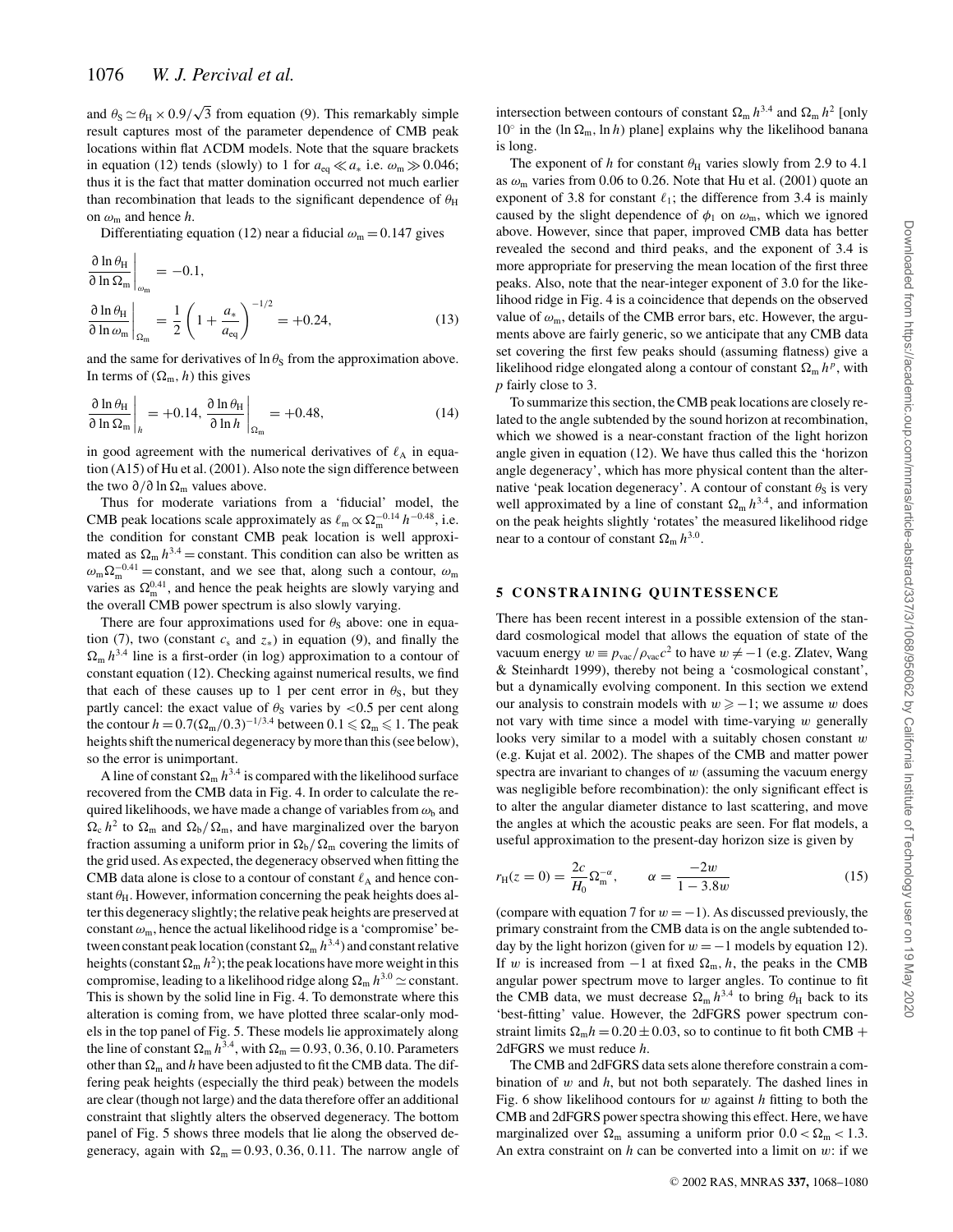

**Figure 5.** The top panel shows three scalar-only model CMB angular power spectra with the same apparent horizon angle, compared with the data of Table 1. Although these models have approximately the same value of  $\Omega_m h^{3.4}$ , they are distinguishable by peak heights. Such additional constraints alter the degeneracy observed in Fig. 4 slightly from  $\Omega_{\rm m} h^{3.4}$  to  $\Omega_{\rm m} h^{3.0}$ . Three scalar-only models that lie in the likelihood ridge with  $\Omega_{\rm m} h^{3.0}$  are compared with the data in the bottom panel. For all of the models shown, parameters other than  $\Omega_{\rm m}$  and *h* have been adjusted to their maximum-likelihood positions.

include the measurement  $h = 0.72 \pm 0.08$  from the *Hubble Space Telescope* (*HST*) key project (Freedman et al. 2001) we obtain the solid likelihood contours in Fig. 6. The combination of these three data sets then gives  $w < -0.52$  (95 per cent confidence); the limit of the range considered,  $w = -1.0$ , provides the smallest uncertainty. The 95 per cent confidence limit is comparable to the  $w < -0.55$  obtained from the supernova Hubble diagram plus flatness (Garnavich et al. 1998). See also Efstathiou (1999), who obtained  $w < -0.6$ from a semi-independent analysis combining CMB and supernovae (again assuming flatness).

## **6 PREDICTING THE CMB POWER SPECTRUM**

An interesting aspect of this analysis is that the current CMB data are rather inaccurate for  $20 \le \ell \le 100$ , and yet the allowed CDM models are strongly constrained. We therefore consider how well this model-dependent determination of the CMB power spectrum is defined, in order to see how easily future data could test the basic  $CDM + \text{flatness paradigm}.$ 

Using our grid of  $\sim$  2 × 10<sup>8</sup> models, we have integrated the CMB + 2dFGRS likelihood over the range of parameters presented in Table 3 in order to determine the mean and rms CMB power at each  $\ell$ . These data are presented in Table 5 at selected  $\ell$  values, and the range of spectra is shown by the grey-shaded region in the top panel of Fig. 7. A possible tensor component was included in this analysis, although this has a relatively minor effect, increasing the errors slightly (as expected when new parameters are introduced), but hardly affecting the mean values. The predictions are remarkably tight: this is partly because combining the peak-location constraint on  $\Omega_m h^{3.4}$  with the 2dFGRS constraint on  $\Omega_m h$  gives a better constraint on  $\Omega_{\rm m} h^2$  than the CMB data alone, and this helps to constrain the predicted peak heights.

The bottom panel of Fig. 7 shows the errors on an expanded scale, compared with the cosmic variance limit and the predicted errors for the *MAP* experiment (Page 2002). This comparison shows that, while *MAP* will beat our present knowledge of the CMB angular power spectrum for all  $\ell \leq 800$ , this will be particularly apparent around the first peak. As an example of the issues at stake, the scalaronly models predict that the location of the first CMB peak should be at  $\ell = 221.8 \pm 2.4$ . Significant deviations observed by *MAP* from such predictions will imply that some aspect of this model (or the data used to constrain it) is wrong. Conversely, if the observations of *MAP* are consistent with this band, then this will be strong evidence in favour of the model.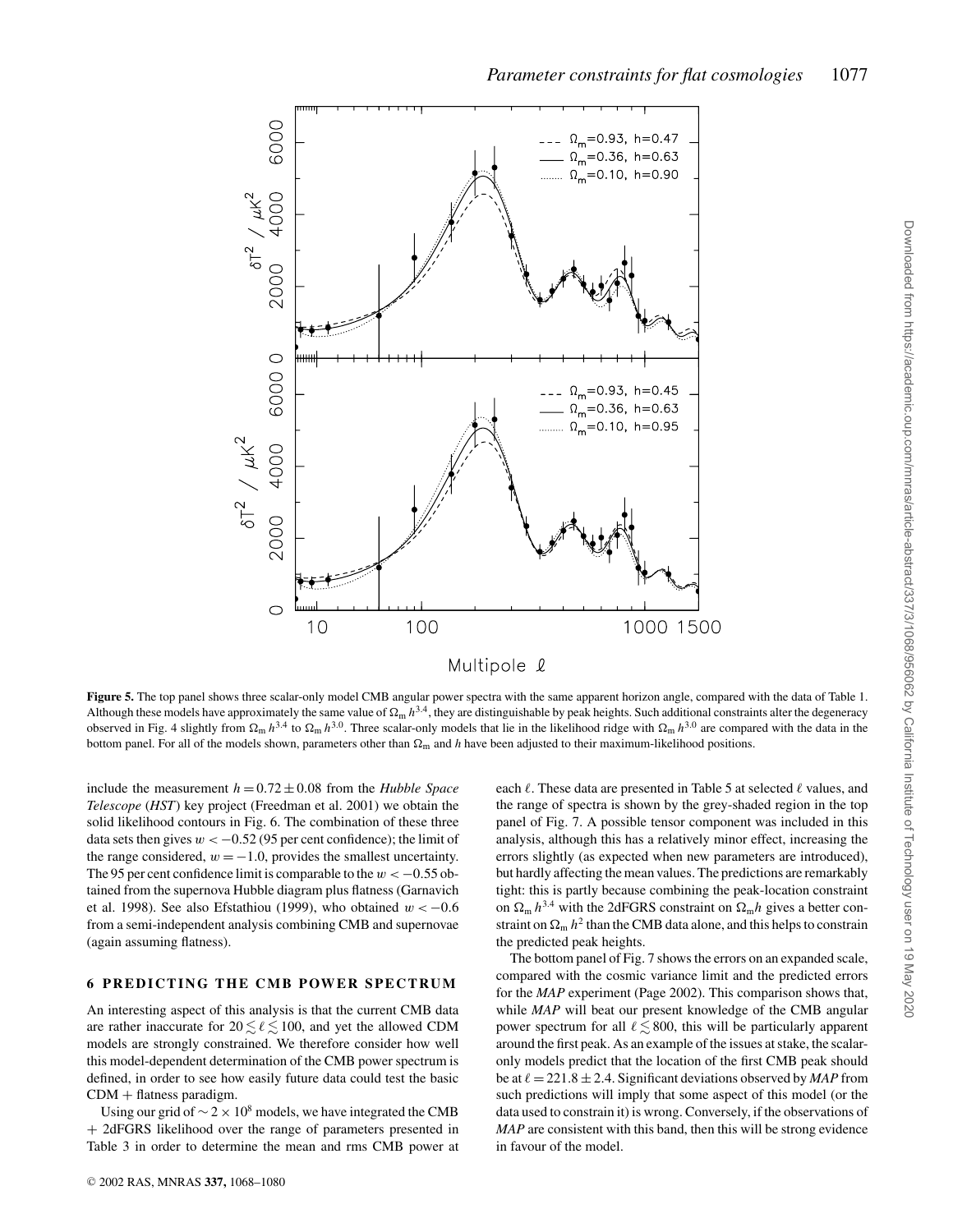**Table 5.** The predicted mean and rms CMB power calculated by integrating the CMB + 2dFGRS likelihood over the range of parameters presented in Table 3, allowing for a possible tensor component. These data form a testable prediction of the CDM  $+$  flatness paradigm.

| $\ell$         | $\delta T^2$ ( $\mu$ K <sup>2</sup> ) | rms error $(\mu K^2)$ |
|----------------|---------------------------------------|-----------------------|
| 2              | 920                                   | 134                   |
| $\overline{4}$ | 817                                   | 102                   |
| 8              | 775                                   | 88                    |
| 15             | 828                                   | 96                    |
| 50             | 1327                                  | 100                   |
| 90             | 2051                                  | 87                    |
| 150            | 3657                                  | 172                   |
| 200            | 4785                                  | 186                   |
| 250            | 4735                                  | 150                   |
| 300            | 3608                                  | 113                   |
| 350            | 2255                                  | 82                    |
| 400            | 1567                                  | 52                    |
| 450            | 1728                                  | 79                    |
| 500            | 2198                                  | 86                    |
| 550            | 2348                                  | 74                    |
| 600            | 2052                                  | 76                    |
| 650            | 1693                                  | 51                    |
| 700            | 1663                                  | 79                    |
| 750            | 1987                                  | 131                   |
| 800            | 2305                                  | 122                   |
| 850            | 2257                                  | 93                    |
| 900            | 1816                                  | 107                   |
| 950            | 1282                                  | 93                    |
| 1000           | 982                                   | 46                    |
| 1200           | 1029                                  | 69                    |
| 1500           | 686                                   | 60                    |



**Figure 6.** Likelihood contours for the equation of state of the vacuum energy parameter w against the Hubble constant *h*. Dashed contours are for CMB + 2dFGRS data, solid contours include also the *HST* key project constraint. Contours correspond to changes in the likelihood from the maximum of  $2\Delta \ln \mathcal{L} = 2.3, 6.0, 9.2$ . Formally, this results in a 95 per cent confidence limit of  $w < -0.52$ .

# **7 SUMMARY AND DISCUSSION**

Following recent releases of CMB angular power spectrum measurements from VSA and CBI, we have produced a new compilation of data that estimates the true power spectrum at a number of nodes, assuming that the power spectrum behaves smoothly between the nodes. The best-fitting values are not convolved with a window function, although they are not independent. The data and Hessian matrix are available from http://www.roe.ac.uk/∼wjp/CMB/. We have used these data to constrain a uniform grid of  $\sim$  2 × 10<sup>8</sup> flat cosmological models in seven parameters jointly with 2dFGRS large-scale structure data. By fully marginalizing over the remaining parameters we have obtained constraints on each, for the cases of CMB data alone, and  $CMB + 2dFGRS$  data. The primary results of this paper are the resulting parameter constraints, particularly the tight constraints on *h* and the matter density  $\Omega_{\rm m}$ : combining the 2dFGRS power spectrum data of Percival et al. (2001) with the CMB data compilation of Section 2, we find  $h = 0.665 \pm 0.047$  and  $\Omega_m = 0.313 \pm 0.055$ (standard rms errors), for scalar-only models, or  $h = 0.700 \pm 0.053$ and  $\Omega_m = 0.275 \pm 0.050$ , allowing a possible tensor component.

We have also discussed in detail how these parameter constraints arise. Constraining  $\Omega_{\text{tot}} = 1$  does not fully break the geometrical degeneracy present when considering models with varying  $\Omega_{\text{tot}}$ , and models with CMB power spectra that peak at the same angular position remain difficult to distinguish using CMB data alone. A simple derivation of this degeneracy was presented, and models with constant peak locations were shown to closely follow lines of constant  $\Omega_{\rm m} h^{3.4}$ . We can note a number of interesting phenomenological points from this analysis.

(i) The narrow CMB  $\Omega_m-h$  likelihood ridge in Fig. 4 derives primarily from the peak locations, therefore it is insensitive to many of the parameters affecting peak heights, e.g. tensors,  $n_s$ ,  $\tau$ , calibration uncertainties, etc. Of course it is strongly dependent on the flatness assumption.

(ii) This simple picture is broken in detail as the current CMB data obviously place additional constraints on the peak heights. This changes the degeneracy slightly, leading to a likelihood ridge near constant  $\Omega_{\rm m} h^3$ .

(iii) The high power of  $h^3$  means that adding an external *h* constraint is not very powerful in constraining  $\Omega_{\rm m}$ , but an external  $\Omega_{\rm m}$ constraint gives strong constraints on *h*. A 10 per cent measurement of  $\Omega_{\rm m}$  (which may be achievable, for example, from evolution of cluster abundances) would give a 4 per cent measurement of *h*.

(iv) When combined with the 2dF power spectrum shape (which mainly constrains  $\Omega_{\rm m}h$ ), the CMB + 2dFGRS data gives a constraint on  $\Omega_m h^2 = 0.1322 \pm 0.0093$  (including tensors) or  $\Omega_m h^2 = 0.1361 \pm 0.0096$  (scalars only), which is considerably tighter from the CMB alone. Subtracting the baryons gives  $\Omega_c h^2 = 0.1096 \pm 0.0092$  (including tensors) or  $\Omega_c h^2 =$  $0.1151 \pm 0.0091$  (scalars only), accurate results that may be valuable in constraining the parameter space of particle dark matter models and thus predicting rates for direct-detection experiments.

(v) We can understand the solid contours in Fig. 4 simply as follows: the CMB constraint can be approximated as a onedimensional stripe  $\Omega_{\rm m} h^{3.0} = 0.0904 \pm 0.0092$  (including tensors) or  $\Omega_{\rm m} h^{3.0} = 0.0876 \pm 0.0085$  (scalars only), and the 2dF constraint as another stripe  $\Omega_m h = 0.20 \pm 0.03$ . Multiplying two Gaussians with the above parameters gives a result that looks quite similar to the fully marginalized contours. In fact, modelling the CMB constraint simply using the location of the peaks to give  $\Omega_{\rm m} h^{3.4} = 0.081 \pm 0.012$  (including tensors) or  $\Omega_{\rm m} h^{3.4} =$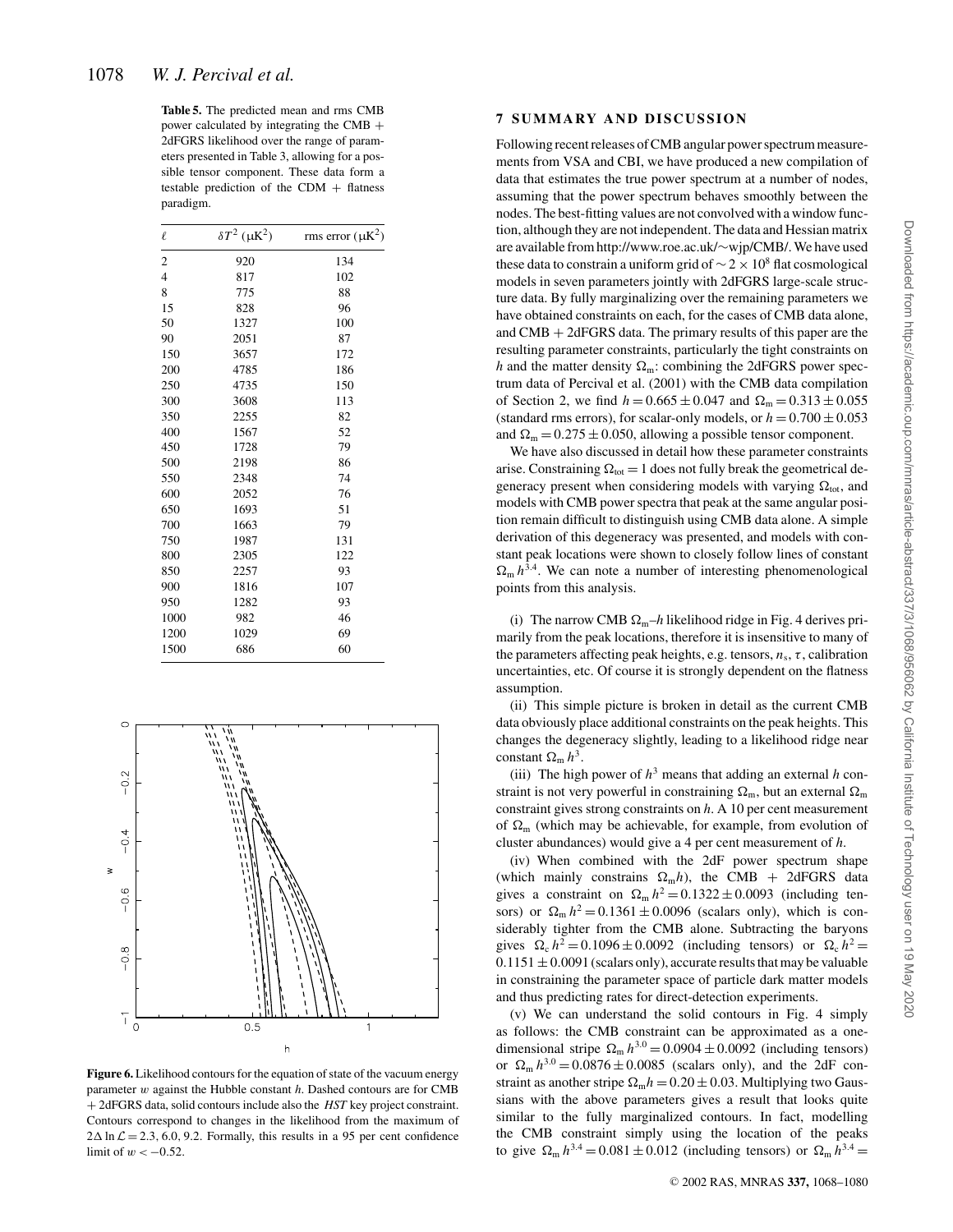

**Figure 7.** Upper panel: the grey-shaded region shows our prediction of the CMB angular power spectrum with 1 $\sigma$  errors (see the text); points show the data of Table 1. The lower panel shows fractional errors: points are the current data, dashed line is the errors on our prediction, and the three solid lines are expected errors for the *MAP* experiment (Page 2002) for  $\Delta \ell = 50$  and the 6-month, 2- and 4-yr data (top to bottom). The dotted line shows the expected cosmic variance, again for  $\Delta \ell = 50$ , assuming full sky coverage (the *MAP* errors assume 80 per cent coverage). As can be seen, the present CMB and LSS data provide a strong prediction over the full  $\ell$ -range covered by MAP.

 $0.073 \pm 0.010$  (scalars only) also produces a similar result, demonstrating that the primary constraint of the CMB data in the  $(\Omega_m, h)$ plane is on the apparent horizon angle.

In principle, accurate non-CMB measurements of both  $\Omega_{\rm m}$  and *h* can give a robust prediction of the peak locations assuming flatness. If the observed peak locations are significantly different, this would give evidence for either non-zero curvature, quintessence with  $w \neq -1$  or some more exotic failure of the model. Using the CMB data to constrain the horizon angle, and 2dFGRS data to constrain  $\Omega_m h$ , there remains a degeneracy between w and h. This can be broken by an additional constraint on *h*; using  $h = 0.72 \pm 0.08$  from the *HST* key project (Freedman et al. 2001), we find  $w < -0.52$  at 95 per cent confidence. This result is comparable to that found by Efstathiou (1999) who combined the supernovae sample of Perlmutter et al. (1999) with CMB data to find  $w < -0.6$ .

In Section 6 we considered the constraints that combining the CMB and 2dFGRS data place on the CMB angular power spectrum. This was compared with the predicted errors from the *MAP* satellite in order to determine where *MAP* will improve on the present data and provide the strongest constraints on the cosmological model. It will be fascinating to see whether *MAP* rejects these predictions, thus requiring a more complex cosmological model than the simplest flat CDM-dominated universe.

Finally, we announce the public release of the 2dFGRS power spectrum data and associated covariance matrix determined by Percival et al. (2001). We also provide code for the numerical calculation of the convolved power spectrum and a window matrix for the fast calculation of the convolved power spectrum at the data values. The data are available from either http://www.roe.ac.uk/∼wjp/ or from http://www.mso.anu.edu.au/2dFGRS; as we have demonstrated, they are a critical resource for constraining cosmological models.

#### **ACKNOWLEDGMENTS**

The 2dF Galaxy Redshift Survey was made possible through the dedicated efforts of the staff of the Anglo-Australian Observatory, both in creating the 2dF instrument and in supporting it on the telescope.